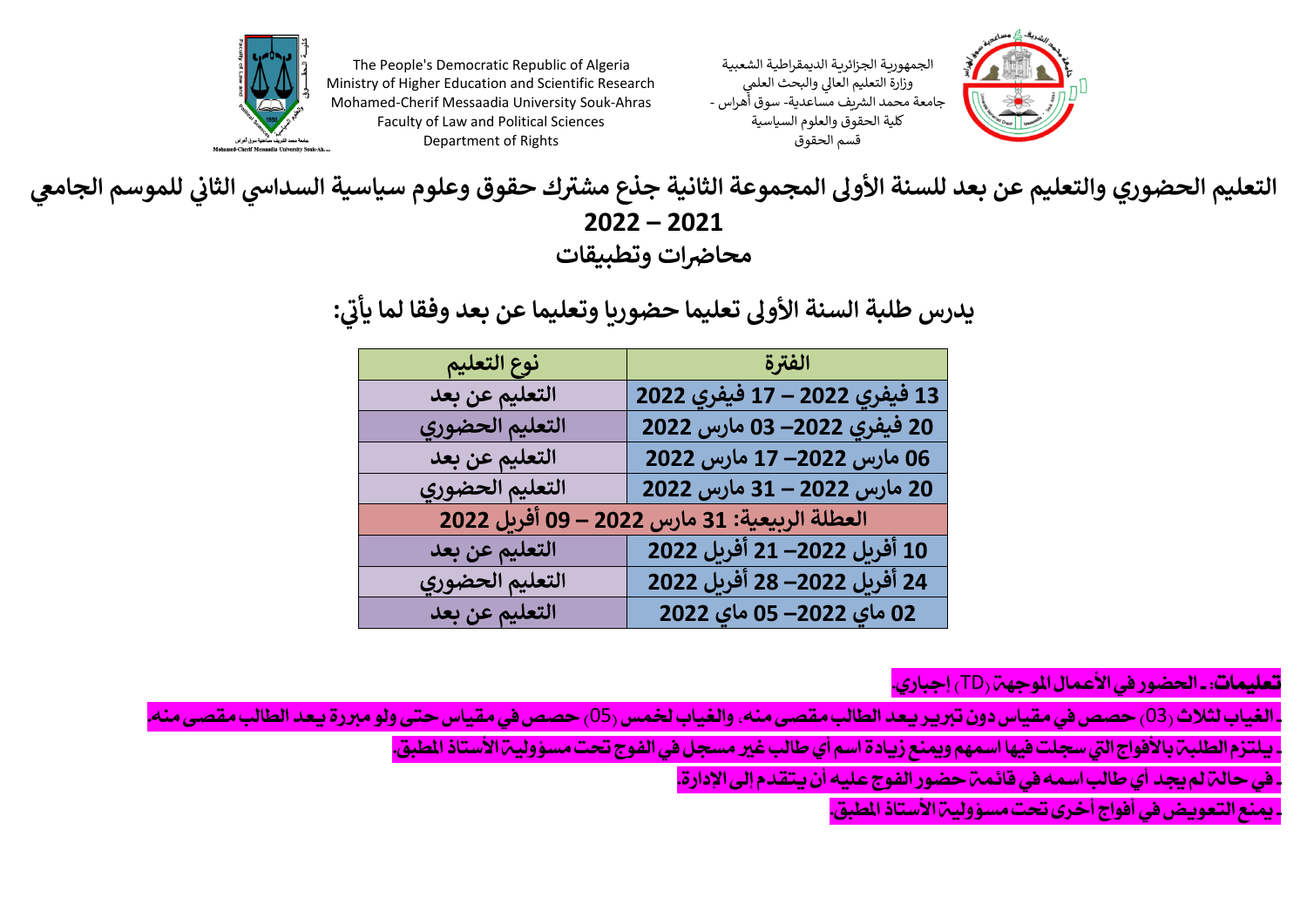Mohammed-Cherif Messaadia University - Souk Ahras Université Mohammed-Chérif Messaadia Souk Ahras



www.univ-soukahras.dz/fr/dept/dd

|                                                                   |                            | G <sub>1</sub>                                         | G <sub>2</sub>                                         | G <sub>3</sub>                                          | G <sub>4</sub>                                                | G <sub>5</sub>                                                  | G <sub>6</sub>                                                 | G7                                                           | G <sub>8</sub>                                             | G <sub>9</sub>                                         | G <sub>10</sub>                                         | G11                                                         | G12                                                          |
|-------------------------------------------------------------------|----------------------------|--------------------------------------------------------|--------------------------------------------------------|---------------------------------------------------------|---------------------------------------------------------------|-----------------------------------------------------------------|----------------------------------------------------------------|--------------------------------------------------------------|------------------------------------------------------------|--------------------------------------------------------|---------------------------------------------------------|-------------------------------------------------------------|--------------------------------------------------------------|
|                                                                   | 08:00-09:00                |                                                        |                                                        |                                                         |                                                               |                                                                 | Cours Amphi 02 - H.BAROUK-مدخل إلى العلوم القانوني             |                                                              |                                                            |                                                        |                                                         |                                                             |                                                              |
|                                                                   | 09:00-10:00                |                                                        |                                                        |                                                         |                                                               |                                                                 | Cours Amphi 02 - H.BAROUK-مدخل إلى العلوم القانوني             |                                                              |                                                            |                                                        |                                                         |                                                             |                                                              |
| Cours Amphi 02 - M.ARIHIR-لغة اجنبية 2"مصطلحات قان<br>10:00-11:00 |                            |                                                        |                                                        |                                                         |                                                               |                                                                 |                                                                |                                                              |                                                            |                                                        |                                                         |                                                             |                                                              |
| Cours Amphi 02 - M.ARIHIR-لغة اجنبية 2"مصطلحات قان<br>11:00-12:00 |                            |                                                        |                                                        |                                                         |                                                               |                                                                 |                                                                |                                                              |                                                            |                                                        |                                                         |                                                             |                                                              |
|                                                                   | 12:00-13:00                |                                                        |                                                        |                                                         |                                                               |                                                                 |                                                                |                                                              |                                                            |                                                        |                                                         |                                                             |                                                              |
|                                                                   | 13:00-14:00                |                                                        | القانون الإداري " —<br>TD Salle 02-النشاط<br>Z.NECIBI  | مدخل إلىي العلوم<br>- TD Salle 03-القانوني<br>S.BENADID | مدخل إلىي العلوم<br>TD Salle 04-القانونى<br>n.khemmar         | القانون الإداري " –<br>TD Salle 05-النشاط<br><b>H.GHIGHISSI</b> | مدخل إلىي العلوم -<br>TD Salle 06-الْقَادُو نَم<br>M.NOUAOURIA | TD-قلون دستوري 02<br>Salle 07 -<br>N.SOUIADI                 | القانون الإداري "<br>TD Salle 08-النشاط<br>a.dib           | مدخل إلىي العلوم<br>TD Salle 09-القانو نہ<br>N.DAHDOUH | TD-قانون دستوري 02<br>salle 01 -<br>R.BOUHRAOUA         | القانون الإداري '<br>.<br>TD Salle 17-النشاط<br>N.BOUADJILA |                                                              |
| Dim                                                               | 14:00-15:00                | القانون الإداري "<br>TD salle 01-النشاط<br>- Z.NECIBI  | مدخل إلى العلوم -<br>TD Salle 02-القانونى<br>S.BENADID | TD-قانون دستوري 02<br>Salle 03 - R.SIOUDA               | القانون الإداري "<br>TD Salle 04-النشاط<br><b>H.GHIGHISSI</b> | مدخل إلىي العلوم -<br>TD Salle 05-القلونى<br>M.NOUAOURIA        | القانون الإداري " –<br>TD Salle 06-النشاط<br>a.dib             | القانون الإداري "<br>TD Salle 07-النشاه<br>N.BOUADJILA       | TD-قلون دستوري 02<br>Salle 08 -<br>N.SOUIADI               | TD-قانون دستوري 02<br>Salle 09 - M.DIB                 | مدخل إلىي العلوم<br>TD Salle 11-القانونى<br>N.DAHDOUH   | TD-قانون دستوري 02<br>Salle 17 -<br>R.BOUHRAOUA             | مدخل إلىي العلوم<br>- TD Salle 12-القلونم<br>H.FADLA         |
|                                                                   | 15:00 16:00                | مدخل إلى العلوم<br>TD salle 01-القانوني<br>S.BENADID - |                                                        | القانون الإداري<br>- TD Salle 03-النشاط<br>Z.NECIBI     | TD-قانون دستوري 02<br>Salle 04 -<br>R.SIOUDA                  | TD-قانون دستوري O2<br>Salle 05 - M.DIB                          | TD-قانون دستوري O2<br>Salle 06 - N.SOUIADI                     |                                                              |                                                            | القانون الإداري<br>TD Salle 09-النشاط<br>S.BOUBAKER    | القانون الإداري " –<br>TD Salle 11-النشاط<br>z.adjailia | مدخل إلى العلوم<br>TD Salle 02-القانونى<br>H.FADLA          |                                                              |
|                                                                   | 16:00-17:00                |                                                        |                                                        |                                                         |                                                               |                                                                 |                                                                |                                                              |                                                            |                                                        |                                                         |                                                             |                                                              |
|                                                                   | 08:00-09:00                |                                                        |                                                        |                                                         |                                                               |                                                                 | Cours Amphi 02 - H.BAROUK-مدخل إلى العلوم القانوني             |                                                              |                                                            |                                                        |                                                         |                                                             |                                                              |
|                                                                   | 09:00-10:00                |                                                        |                                                        |                                                         |                                                               |                                                                 | Cours Amphi 02 - H.BAROUK-مدخل إلى العلوم القانوني             |                                                              |                                                            |                                                        |                                                         |                                                             |                                                              |
|                                                                   | 10:00-11:00                |                                                        |                                                        |                                                         |                                                               |                                                                 | Cours Amphi 02 - F.ZERARI-قانون دستورى 02                      |                                                              |                                                            |                                                        |                                                         |                                                             |                                                              |
|                                                                   | 11:00-12:00                |                                                        |                                                        |                                                         |                                                               |                                                                 | Cours Amphi 02 - F.ZERARI كانون دستورى 02                      |                                                              |                                                            |                                                        |                                                         |                                                             |                                                              |
|                                                                   | 12:00-13:00                |                                                        |                                                        |                                                         |                                                               |                                                                 |                                                                |                                                              |                                                            |                                                        |                                                         |                                                             |                                                              |
|                                                                   | 13:00-14:00                | TD-قانون دستوري 02<br>salle 01 - R.SIOUDA              |                                                        |                                                         |                                                               |                                                                 |                                                                | مدخل إلى الطوم -<br>TD Salle 02-أَلْقَانُونِي<br>M.NOUAOURIA |                                                            |                                                        |                                                         |                                                             |                                                              |
| Lun                                                               | 14:00 15:00                |                                                        | TD-قانون دستوري 02<br>Salle 02 -<br>R.SIOUDA           |                                                         |                                                               |                                                                 |                                                                |                                                              | مدخل إلىي العلوم<br>TD salle 01-الْقَلْونِي<br>M.NOUAOURIA |                                                        |                                                         |                                                             | القانون الإداري "<br>- TD Salle 03-النشاط<br><b>H.BAROUK</b> |
|                                                                   | 15:00-16:00                |                                                        |                                                        |                                                         |                                                               |                                                                 |                                                                |                                                              |                                                            |                                                        |                                                         |                                                             | TD-قانون دستوري 02<br>Salle 03 - F.ZERARI                    |
|                                                                   | 16:00-17:00                |                                                        |                                                        |                                                         |                                                               |                                                                 |                                                                |                                                              |                                                            |                                                        |                                                         |                                                             |                                                              |
|                                                                   | 08:00-09:00                |                                                        |                                                        |                                                         |                                                               |                                                                 | Cours Amphi 02 - F.ZERARI خَانون دستورى 02                     |                                                              |                                                            |                                                        |                                                         |                                                             |                                                              |
|                                                                   | 09:00-10:00                |                                                        |                                                        |                                                         |                                                               |                                                                 | Cours Amphi 02 - F.ZERARI خانون دستوري 02                      |                                                              |                                                            |                                                        |                                                         |                                                             |                                                              |
|                                                                   | 10:00-11:00                |                                                        |                                                        |                                                         |                                                               |                                                                 | Cours Amphi 02 - H.MEBREK-القانون الإداري " النشاط             |                                                              |                                                            |                                                        |                                                         |                                                             |                                                              |
|                                                                   | 11:00-12:00                |                                                        |                                                        |                                                         |                                                               |                                                                 | Cours Amphi 02 - H.MEBREK-القانون الإداري " النشاط             |                                                              |                                                            |                                                        |                                                         |                                                             |                                                              |
|                                                                   | 12:00-13:00                |                                                        |                                                        |                                                         |                                                               |                                                                 |                                                                |                                                              |                                                            |                                                        |                                                         |                                                             |                                                              |
| Mar                                                               | 13:00-14:00                |                                                        |                                                        |                                                         |                                                               |                                                                 |                                                                |                                                              |                                                            |                                                        |                                                         |                                                             |                                                              |
|                                                                   | 14:00-15:00                |                                                        |                                                        |                                                         |                                                               |                                                                 |                                                                |                                                              |                                                            |                                                        |                                                         |                                                             |                                                              |
|                                                                   | 15:00-16:00                |                                                        |                                                        |                                                         |                                                               |                                                                 |                                                                |                                                              |                                                            |                                                        |                                                         |                                                             |                                                              |
|                                                                   | 16:00-17:00<br>08:00 09:00 |                                                        |                                                        |                                                         |                                                               |                                                                 | Cours Amphi 02 - A.SALHI-مدخل إلى الشريعة الإسلام              |                                                              |                                                            |                                                        |                                                         |                                                             |                                                              |
|                                                                   | 09:00-10:00                |                                                        |                                                        |                                                         |                                                               |                                                                 | Cours Amphi 02 - A.SALHI-مدخل إلى الشريعة الإسلام              |                                                              |                                                            |                                                        |                                                         |                                                             |                                                              |
|                                                                   | 10:00-11:00                |                                                        |                                                        |                                                         |                                                               |                                                                 | Cours Amphi 02 - A.LEMOUCHI-منهجية العلوم القانونية            |                                                              |                                                            |                                                        |                                                         |                                                             |                                                              |
|                                                                   | 11:00-12:00                |                                                        |                                                        |                                                         |                                                               |                                                                 | Cours Amphi 02 - A.LEMOUCHI-منهجية العلوم القانونية            |                                                              |                                                            |                                                        |                                                         |                                                             |                                                              |
|                                                                   | 12:00-13:00                |                                                        |                                                        |                                                         |                                                               |                                                                 |                                                                |                                                              |                                                            |                                                        |                                                         |                                                             |                                                              |
|                                                                   | 13:00-14:00                |                                                        |                                                        |                                                         |                                                               |                                                                 | Cours Amphi 02 - H.MEBREK-القانون الإداري " النشاط             |                                                              |                                                            |                                                        |                                                         |                                                             |                                                              |
| Mer                                                               | 14:00-15:00                |                                                        |                                                        |                                                         |                                                               |                                                                 | Cours Amphi 02 - H.MEBREK-القانون الإداري " النشاط             |                                                              |                                                            |                                                        |                                                         |                                                             |                                                              |
|                                                                   | 15:00-16:00                |                                                        |                                                        |                                                         |                                                               |                                                                 |                                                                |                                                              |                                                            |                                                        |                                                         |                                                             |                                                              |
|                                                                   | 16:00-17:00                |                                                        |                                                        |                                                         |                                                               |                                                                 |                                                                |                                                              |                                                            |                                                        |                                                         |                                                             |                                                              |
|                                                                   | 08:00-09:00                |                                                        |                                                        |                                                         |                                                               |                                                                 | -Cours Amphi 02 - M.LAIBE)-اقتصاد سياسى                        |                                                              |                                                            |                                                        |                                                         |                                                             |                                                              |
|                                                                   | 09:00-10:00                |                                                        |                                                        |                                                         |                                                               |                                                                 | Cours Amphi 02 - M.LAIBE-اقتصاد سياسى                          |                                                              |                                                            |                                                        |                                                         |                                                             |                                                              |
|                                                                   | 10:00-11:00                |                                                        |                                                        |                                                         |                                                               |                                                                 | Cours Amphi 02 - A.LEMOUCHI-منهجية العلوم القانونية            |                                                              |                                                            |                                                        |                                                         |                                                             |                                                              |
|                                                                   | 11:00-12:00                |                                                        |                                                        |                                                         |                                                               |                                                                 | Cours Amphi 02 - A.LEMOUCHI-منهجية العلوم القانونية            |                                                              |                                                            |                                                        |                                                         |                                                             |                                                              |
| Jeu                                                               | 12:00-13:00                |                                                        |                                                        |                                                         |                                                               |                                                                 |                                                                |                                                              |                                                            |                                                        |                                                         |                                                             |                                                              |
|                                                                   | 13:00-14:00                |                                                        |                                                        |                                                         |                                                               |                                                                 |                                                                |                                                              |                                                            |                                                        |                                                         |                                                             |                                                              |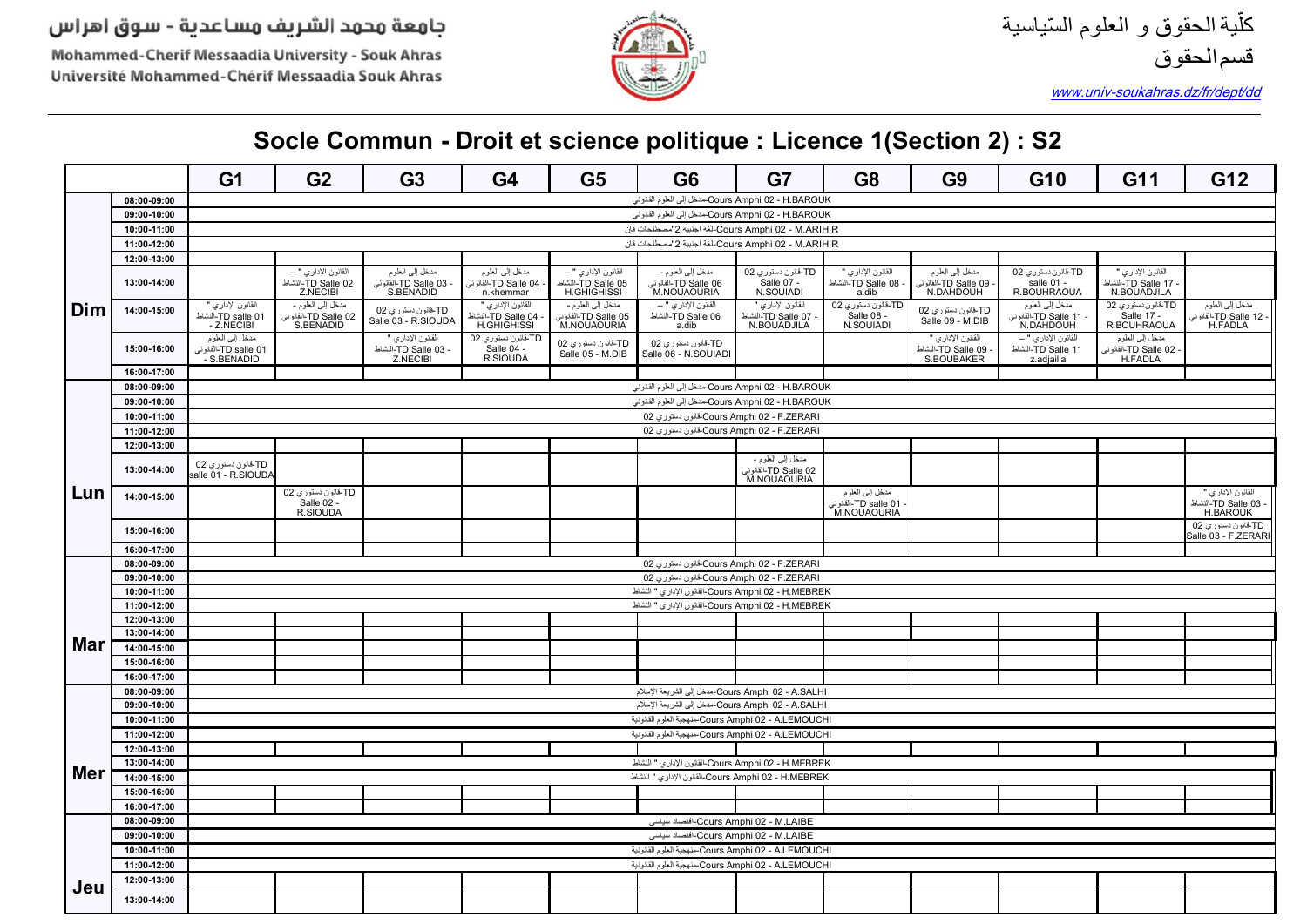| 14:00 15:00 |  |  |  |  |  |  |
|-------------|--|--|--|--|--|--|
| 15:00-16:00 |  |  |  |  |  |  |
| 16:00 17:00 |  |  |  |  |  |  |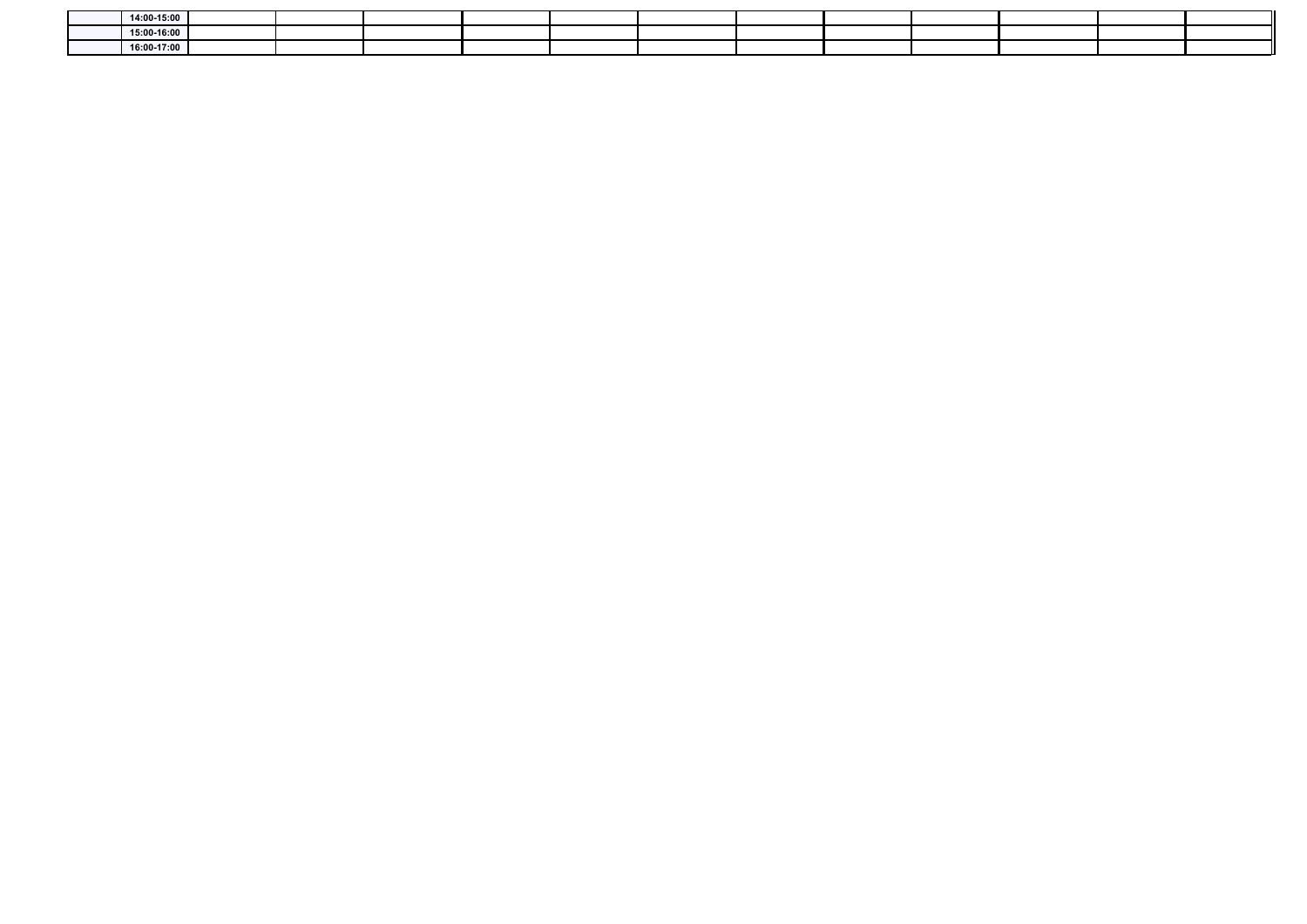Mohammed-Cherif Messaadia University - Souk Ahras Université Mohammed-Chérif Messaadia Souk Ahras



*www.univ-soukahras.dz/fr/dept/dd*

|                 | Dimanche                                                        | Lundi                                                     | Mardi                                                     | Mercredi                                                      | Jeudi                                                     |
|-----------------|-----------------------------------------------------------------|-----------------------------------------------------------|-----------------------------------------------------------|---------------------------------------------------------------|-----------------------------------------------------------|
| $08:00 - 09:00$ | مدخل إلى العلوم القانو<br>Halima BAROUK<br>Cours Amphi 02       | مدخل إلى العلوم القانو<br>Halima BAROUK<br>Cours Amphi 02 | قانون دستوري 02<br>Fathi ZERARI<br>Cours Amphi 02         | مدخل إلى الشريعة اللسل<br>Abd elkrim SALHI<br>Cours Amphi 02  | اقتصاد سياسى<br>Mohamed rafik LAIBE<br>Cours Amphi 02     |
| $09:00 - 10:00$ | مدخل إلى العلوم القانو<br>Halima BAROUK<br>Cours Amphi 02       | مدخل إلى العلوم القانو<br>Halima BAROUK<br>Cours Amphi 02 | قانون دستوري 02<br>Fathi ZERARI<br>Cours Amphi 02         | مدخل إلى الشريعة اللإسل<br>Abd elkrim SALHI<br>Cours Amphi 02 | اقتصاد سياسى<br>Mohamed rafik LAIBE<br>Cours Amphi 02     |
| $10:00 - 11:00$ | لغة اجنبية 2"مصطلحات ق<br>Mustapha ARIHIR<br>Cours Amphi 02     | قانون دستوري 02<br>Fathi ZERARI<br>Cours Amphi 02         | القانون الإداري " النش<br>Hanene MEBREK<br>Cours Amphi 02 | ونهجية العلوم القانوني<br>ADEL LEMOUCHI<br>Cours Amphi 02     | ونهجية العلوم القانوني<br>ADEL LEMOUCHI<br>Cours Amphi 02 |
| 11:00 - 12:00   | لغة اجنبية 2"مصطلحات ق<br>Mustapha ARIHIR<br>Cours Amphi 02     | قانون دستوري 02<br>Fathi ZERARI<br>Cours Amphi 02         | القانون الإداري " النش<br>Hanene MEBREK<br>Cours Amphi 02 | ونهجية العلوم القانونى<br>ADEL LEMOUCHI<br>Cours Amphi 02     | ونهجية العلوم القانوني<br>ADEL LEMOUCHI<br>Cours Amphi 02 |
| 12:00 - 13:00   |                                                                 |                                                           |                                                           |                                                               |                                                           |
| 13:00 - 14:00   |                                                                 | قانون دستوري 02<br>Rafik SIOUDA<br>TD salle 01 Groupe 1   |                                                           | القانون الإداري " النش<br>Hanene MEBREK<br>Cours Amphi 02     |                                                           |
| 14:00 - 15:00   | القانون الإداري " النش<br>Zohra NECIBI<br>TD salle 01 Groupe 1  |                                                           |                                                           | القانون الإداري " النش<br>Hanene MEBREK<br>Cours Amphi 02     |                                                           |
| 15:00 - 16:00   | مدخل إلى العلوم القانو<br>Samia BENADID<br>TD salle 01 Groupe 1 |                                                           |                                                           |                                                               |                                                           |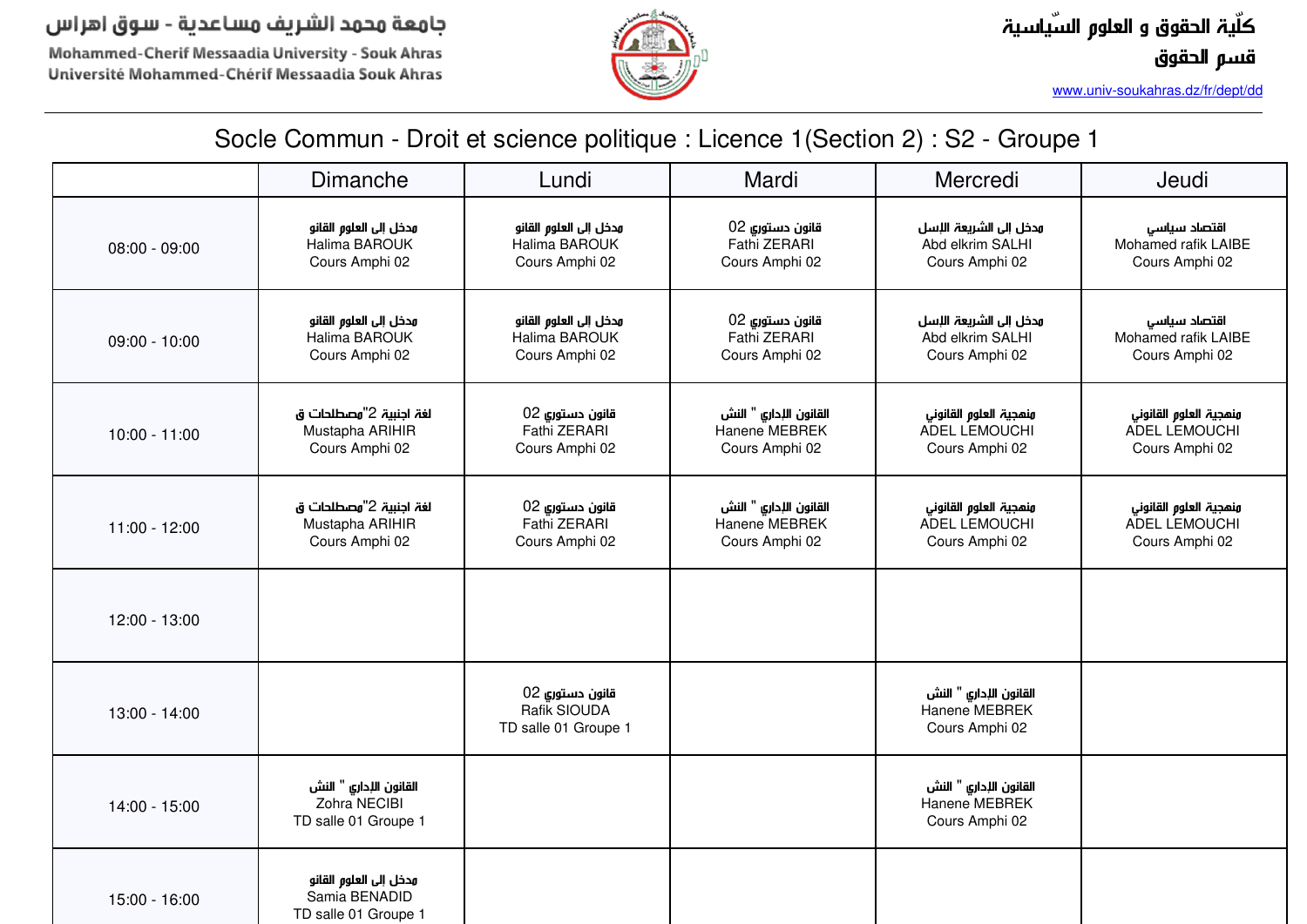Mohammed-Cherif Messaadia University - Souk Ahras Université Mohammed-Chérif Messaadia Souk Ahras



*www.univ-soukahras.dz/fr/dept/dd*

|                 | Dimanche                                                        | Lundi                                                     | Mardi                                                     | Mercredi                                                     | Jeudi                                                     |
|-----------------|-----------------------------------------------------------------|-----------------------------------------------------------|-----------------------------------------------------------|--------------------------------------------------------------|-----------------------------------------------------------|
| $08:00 - 09:00$ | مدخل إلى العلوم القانو<br>Halima BAROUK<br>Cours Amphi 02       | مدخل إلى العلوم القانو<br>Halima BAROUK<br>Cours Amphi 02 | قانون دستوري 02<br>Fathi ZERARI<br>Cours Amphi 02         | مدخل إلى الشريعة الإسل<br>Abd elkrim SALHI<br>Cours Amphi 02 | اقتصاد سياسى<br>Mohamed rafik LAIBE<br>Cours Amphi 02     |
| $09:00 - 10:00$ | مدخل إلى العلوم القانو<br>Halima BAROUK<br>Cours Amphi 02       | مدخل إلى العلوم القانو<br>Halima BAROUK<br>Cours Amphi 02 | قانون دستوري 02<br>Fathi ZERARI<br>Cours Amphi 02         | مدخل إلى الشريعة الإسل<br>Abd elkrim SALHI<br>Cours Amphi 02 | اقتصاد سياسى<br>Mohamed rafik LAIBE<br>Cours Amphi 02     |
| $10:00 - 11:00$ | لغة اجنبية 2"وصطلحات ق<br>Mustapha ARIHIR<br>Cours Amphi 02     | قانون دستوري 02<br>Fathi ZERARI<br>Cours Amphi 02         | القانون الإداري " النش<br>Hanene MEBREK<br>Cours Amphi 02 | ونهجية العلوم القانوني<br>ADEL LEMOUCHI<br>Cours Amphi 02    | ونهجية العلوم القانوني<br>ADEL LEMOUCHI<br>Cours Amphi 02 |
| 11:00 - 12:00   | لغة اجنبية 2"وصطلحات ق<br>Mustapha ARIHIR<br>Cours Amphi 02     | قانون دستوري 02<br>Fathi ZERARI<br>Cours Amphi 02         | القانون الإداري " النش<br>Hanene MEBREK<br>Cours Amphi 02 | ونهجية العلوم القانوني<br>ADEL LEMOUCHI<br>Cours Amphi 02    | ونمجية العلوم القانوني<br>ADEL LEMOUCHI<br>Cours Amphi 02 |
| 12:00 - 13:00   |                                                                 |                                                           |                                                           |                                                              |                                                           |
| 13:00 - 14:00   | القانون الإداري " النش<br>Zohra NECIBI<br>TD Salle 02 Groupe 2  |                                                           |                                                           | القانون الإداري " النش<br>Hanene MEBREK<br>Cours Amphi 02    |                                                           |
| 14:00 - 15:00   | مدخل إلى العلوم القانو<br>Samia BENADID<br>TD Salle 02 Groupe 2 | قانون دستوري 02<br>Rafik SIOUDA<br>TD Salle 02 Groupe 2   |                                                           | القانون الإداري " النش<br>Hanene MEBREK<br>Cours Amphi 02    |                                                           |
| 15:00 - 16:00   |                                                                 |                                                           |                                                           |                                                              |                                                           |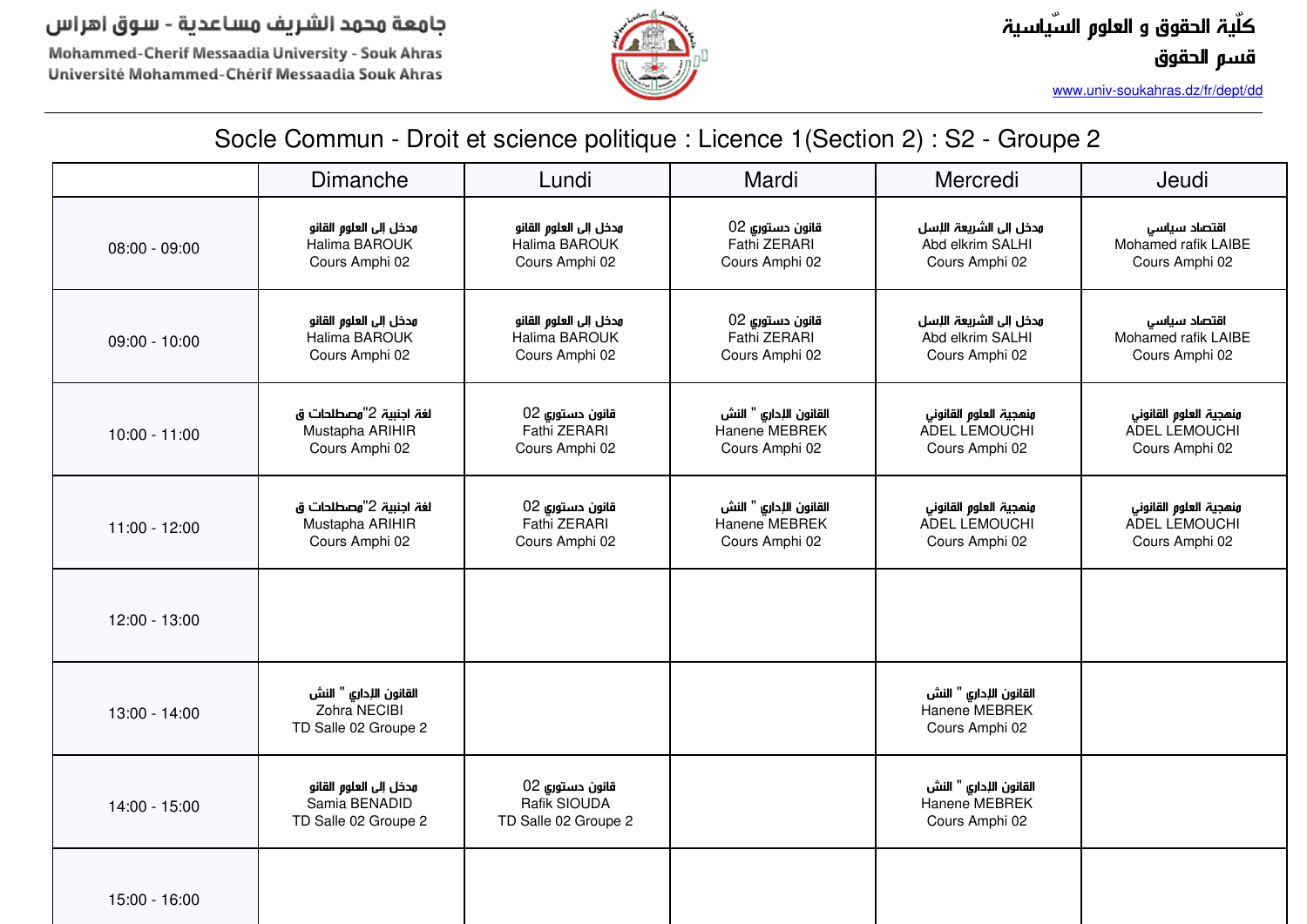Mohammed-Cherif Messaadia University - Souk Ahras Université Mohammed-Chérif Messaadia Souk Ahras



*www.univ-soukahras.dz/fr/dept/dd*

|                 | <b>Dimanche</b>                                                 | Lundi                                                     | Mardi                                                     | Mercredi                                                     | Jeudi                                                     |
|-----------------|-----------------------------------------------------------------|-----------------------------------------------------------|-----------------------------------------------------------|--------------------------------------------------------------|-----------------------------------------------------------|
| $08:00 - 09:00$ | مدخل إلى العلوم القانو<br>Halima BAROUK<br>Cours Amphi 02       | مدخل إلى العلوم القانو<br>Halima BAROUK<br>Cours Amphi 02 | قانون دستوري 02<br>Fathi ZERARI<br>Cours Amphi 02         | مدخل إلى الشريعة الإسل<br>Abd elkrim SALHI<br>Cours Amphi 02 | اقتصاد سياسى<br>Mohamed rafik LAIBE<br>Cours Amphi 02     |
| $09:00 - 10:00$ | مدخل إلى العلوم القانو<br>Halima BAROUK<br>Cours Amphi 02       | مدخل إلى العلوم القانو<br>Halima BAROUK<br>Cours Amphi 02 | قانون دستوري 02<br>Fathi ZERARI<br>Cours Amphi 02         | مدخل إلى الشريعة الإسل<br>Abd elkrim SALHI<br>Cours Amphi 02 | اقتصاد سياسى<br>Mohamed rafik LAIBE<br>Cours Amphi 02     |
| $10:00 - 11:00$ | لغة اجنبية 2"مصطلحات ق<br>Mustapha ARIHIR<br>Cours Amphi 02     | قانون دستوري 02<br>Fathi ZERARI<br>Cours Amphi 02         | القانون الإداري " النش<br>Hanene MEBREK<br>Cours Amphi 02 | ونهجية العلوم القانوني<br>ADEL LEMOUCHI<br>Cours Amphi 02    | ونهجية العلوم القانوني<br>ADEL LEMOUCHI<br>Cours Amphi 02 |
| 11:00 - 12:00   | لغة اجنبية 2"مصطلحات ق<br>Mustapha ARIHIR<br>Cours Amphi 02     | قانون دستوري 02<br>Fathi ZERARI<br>Cours Amphi 02         | القانون الإداري " النش<br>Hanene MEBREK<br>Cours Amphi 02 | ونهجية العلوم القانوني<br>ADEL LEMOUCHI<br>Cours Amphi 02    | ونهجية العلوم القانوني<br>ADEL LEMOUCHI<br>Cours Amphi 02 |
| 12:00 - 13:00   |                                                                 |                                                           |                                                           |                                                              |                                                           |
| 13:00 - 14:00   | مدخل إلى العلوم القانو<br>Samia BENADID<br>TD Salle 03 Groupe 3 |                                                           |                                                           | القانون الإداري " النش<br>Hanene MEBREK<br>Cours Amphi 02    |                                                           |
| 14:00 - 15:00   | قانون دستوري 02<br>Rafik SIOUDA<br>TD Salle 03 Groupe 3         |                                                           |                                                           | القانون الإداري " النش<br>Hanene MEBREK<br>Cours Amphi 02    |                                                           |
| 15:00 - 16:00   | القانون الإداري " النش<br>Zohra NECIBI<br>TD Salle 03 Groupe 3  |                                                           |                                                           |                                                              |                                                           |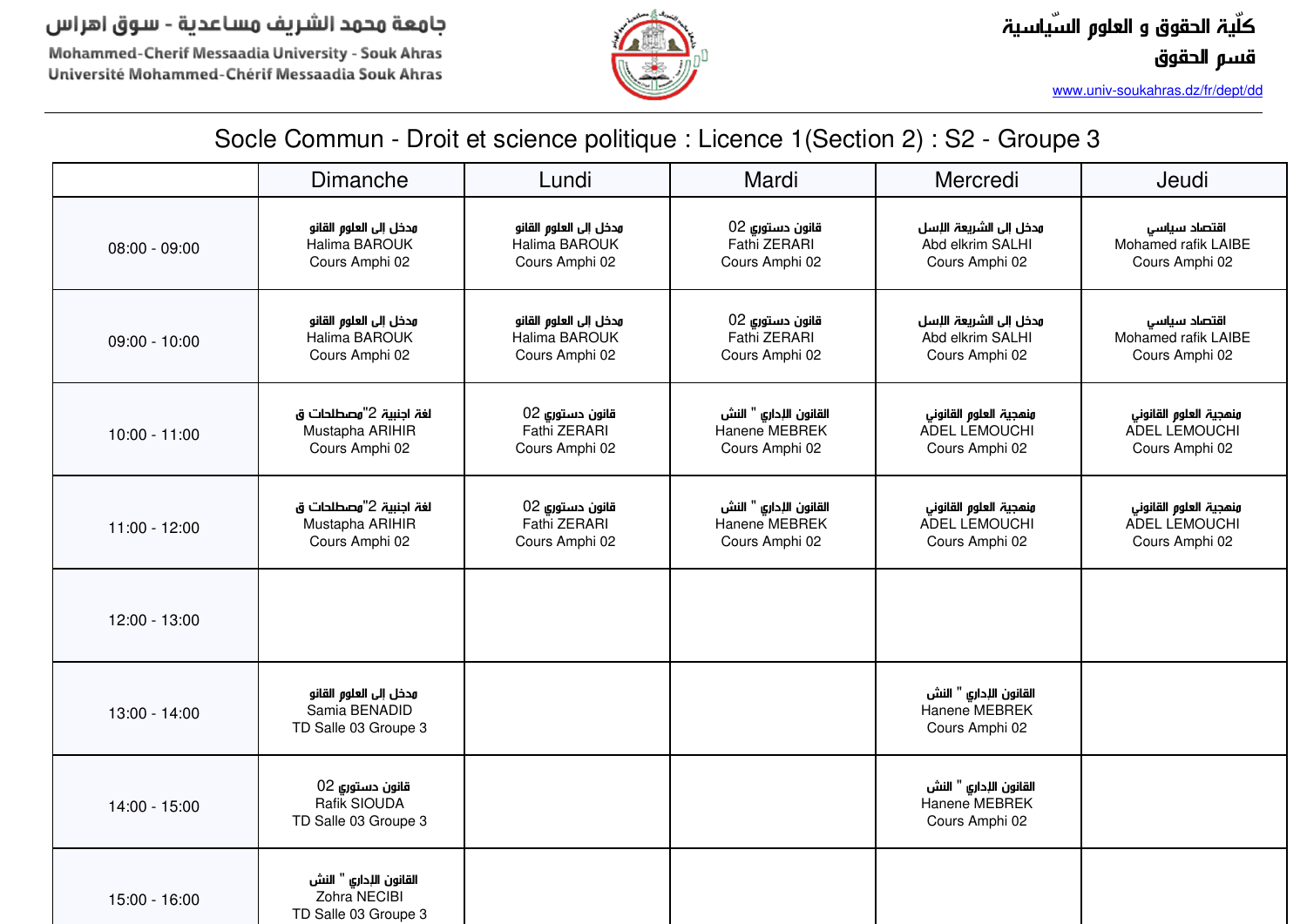Mohammed-Cherif Messaadia University - Souk Ahras Université Mohammed-Chérif Messaadia Souk Ahras



*www.univ-soukahras.dz/fr/dept/dd*

|                 | Dimanche                                                           | Lundi                                                     | Mardi                                                     | Mercredi                                                     | Jeudi                                                     |
|-----------------|--------------------------------------------------------------------|-----------------------------------------------------------|-----------------------------------------------------------|--------------------------------------------------------------|-----------------------------------------------------------|
| $08:00 - 09:00$ | مدخل إلى العلوم القانو<br>Halima BAROUK<br>Cours Amphi 02          | مدخل إلى العلوم القانو<br>Halima BAROUK<br>Cours Amphi 02 | قانون دستوري 02<br>Fathi ZERARI<br>Cours Amphi 02         | مدخل إلى الشريعة الإسل<br>Abd elkrim SALHI<br>Cours Amphi 02 | اقتصاد سياسى<br>Mohamed rafik LAIBE<br>Cours Amphi 02     |
| $09:00 - 10:00$ | مدخل إلى العلوم القانو<br>Halima BAROUK<br>Cours Amphi 02          | مدخل إلى العلوم القانو<br>Halima BAROUK<br>Cours Amphi 02 | قانون دستوري 02<br>Fathi ZERARI<br>Cours Amphi 02         | مدخل إلى الشريعة الإسل<br>Abd elkrim SALHI<br>Cours Amphi 02 | اقتصاد سياسى<br>Mohamed rafik LAIBE<br>Cours Amphi 02     |
| $10:00 - 11:00$ | لغة اجنبية 2"وصطلحات ق<br>Mustapha ARIHIR<br>Cours Amphi 02        | قانون دستوري 02<br>Fathi ZERARI<br>Cours Amphi 02         | القانون الإداري " النش<br>Hanene MEBREK<br>Cours Amphi 02 | ونمجية العلوم القانوني<br>ADEL LEMOUCHI<br>Cours Amphi 02    | ونمجية العلوم القانوني<br>ADEL LEMOUCHI<br>Cours Amphi 02 |
| 11:00 - 12:00   | لغة اجنبية 2"مصطلحات ق<br>Mustapha ARIHIR<br>Cours Amphi 02        | قانون دستوري 02<br>Fathi ZERARI<br>Cours Amphi 02         | القانون الإداري " النش<br>Hanene MEBREK<br>Cours Amphi 02 | ونهجية العلوم القانوني<br>ADEL LEMOUCHI<br>Cours Amphi 02    | ونمجية العلوم القانوني<br>ADEL LEMOUCHI<br>Cours Amphi 02 |
| 12:00 - 13:00   |                                                                    |                                                           |                                                           |                                                              |                                                           |
| 13:00 - 14:00   | مدخل إلى العلوم القانو<br>nerimene khemmar<br>TD Salle 04 Groupe 4 |                                                           |                                                           | القانون الإداري " النش<br>Hanene MEBREK<br>Cours Amphi 02    |                                                           |
| 14:00 - 15:00   | القانون الإداري " النش<br>Hakima GHIGHISSI<br>TD Salle 04 Groupe 4 |                                                           |                                                           | القانون الإداري " النش<br>Hanene MEBREK<br>Cours Amphi 02    |                                                           |
| 15:00 - 16:00   | قانون دستورى 02<br>Rafik SIOUDA<br>TD Salle 04 Groupe 4            |                                                           |                                                           |                                                              |                                                           |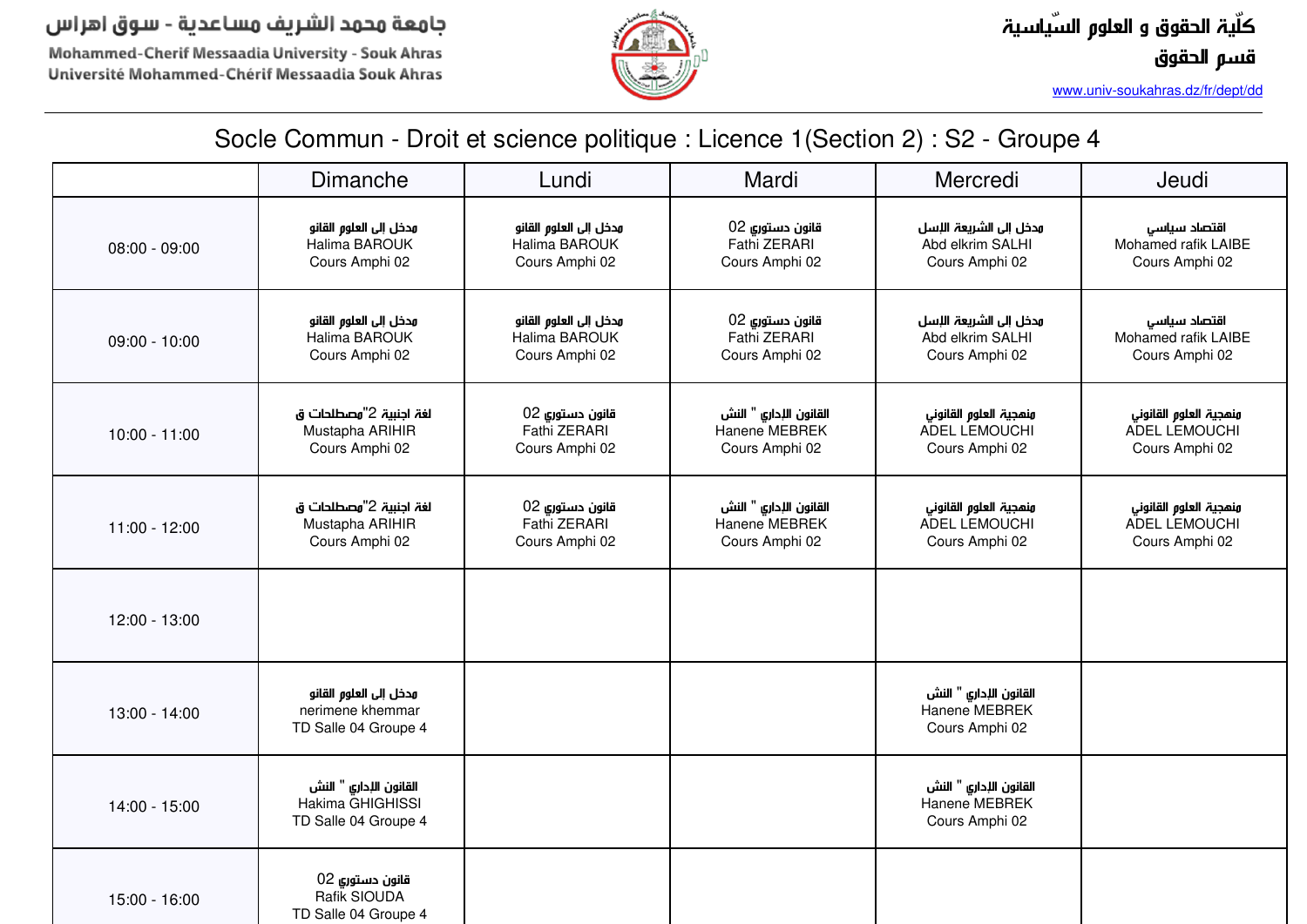Mohammed-Cherif Messaadia University - Souk Ahras Université Mohammed-Chérif Messaadia Souk Ahras



*www.univ-soukahras.dz/fr/dept/dd*

|                 | <b>Dimanche</b>                                                     | Lundi                                                     | Mardi                                                     | Mercredi                                                     | Jeudi                                                     |
|-----------------|---------------------------------------------------------------------|-----------------------------------------------------------|-----------------------------------------------------------|--------------------------------------------------------------|-----------------------------------------------------------|
| $08:00 - 09:00$ | مدخل إلى العلوم القانو<br>Halima BAROUK<br>Cours Amphi 02           | مدخل إلى العلوم القانو<br>Halima BAROUK<br>Cours Amphi 02 | قانون دستوري 02<br>Fathi ZERARI<br>Cours Amphi 02         | مدخل إلى الشريعة الإسل<br>Abd elkrim SALHI<br>Cours Amphi 02 | اقتصاد سياسى<br>Mohamed rafik LAIBE<br>Cours Amphi 02     |
| $09:00 - 10:00$ | مدخل إلى العلوم القانو<br>Halima BAROUK<br>Cours Amphi 02           | مدخل إلى العلوم القانو<br>Halima BAROUK<br>Cours Amphi 02 | قانون دستوري 02<br>Fathi ZERARI<br>Cours Amphi 02         | مدخل إلى الشريعة الإسل<br>Abd elkrim SALHI<br>Cours Amphi 02 | اقتصاد سياسى<br>Mohamed rafik LAIBE<br>Cours Amphi 02     |
| $10:00 - 11:00$ | لغة اجنبية 2"مصطلحات ق<br>Mustapha ARIHIR<br>Cours Amphi 02         | قانون دستوري 02<br>Fathi ZERARI<br>Cours Amphi 02         | القانون الإداري " النش<br>Hanene MEBREK<br>Cours Amphi 02 | ونهجية العلوم القانوني<br>ADEL LEMOUCHI<br>Cours Amphi 02    | ونهجية العلوم القانوني<br>ADEL LEMOUCHI<br>Cours Amphi 02 |
| 11:00 - 12:00   | لغة اجنبية 2"مصطلحات ق<br>Mustapha ARIHIR<br>Cours Amphi 02         | قانون دستوري 02<br>Fathi ZERARI<br>Cours Amphi 02         | القانون الإداري " النش<br>Hanene MEBREK<br>Cours Amphi 02 | ونهجية العلوم القانوني<br>ADEL LEMOUCHI<br>Cours Amphi 02    | ونهجية العلوم القانوني<br>ADEL LEMOUCHI<br>Cours Amphi 02 |
| 12:00 - 13:00   |                                                                     |                                                           |                                                           |                                                              |                                                           |
| 13:00 - 14:00   | القانون الإداري " النش<br>Hakima GHIGHISSI<br>TD Salle 05 Groupe 5  |                                                           |                                                           | القانون الإداري " النش<br>Hanene MEBREK<br>Cours Amphi 02    |                                                           |
| 14:00 - 15:00   | مدخل إلى العلوم القانو<br>Mohamed NOUAOURIA<br>TD Salle 05 Groupe 5 |                                                           |                                                           | القانون الإداري " النش<br>Hanene MEBREK<br>Cours Amphi 02    |                                                           |
| 15:00 - 16:00   | قانون دستورى 02<br>Moncef DIB<br>TD Salle 05 Groupe 5               |                                                           |                                                           |                                                              |                                                           |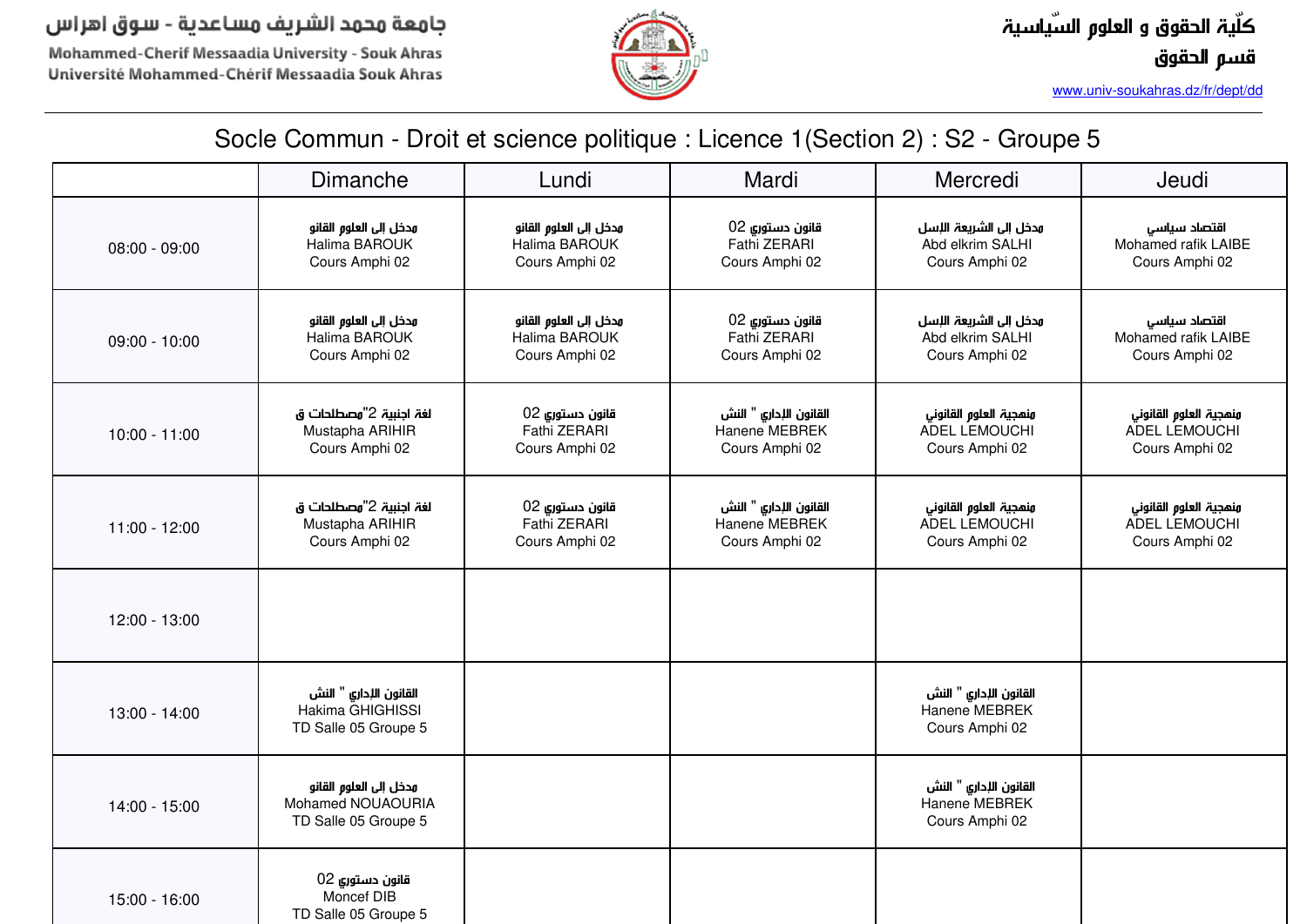Mohammed-Cherif Messaadia University - Souk Ahras Université Mohammed-Chérif Messaadia Souk Ahras



*www.univ-soukahras.dz/fr/dept/dd*

|                 | Dimanche                                                            | Lundi                                                     | Mardi                                                     | Mercredi                                                      | Jeudi                                                     |
|-----------------|---------------------------------------------------------------------|-----------------------------------------------------------|-----------------------------------------------------------|---------------------------------------------------------------|-----------------------------------------------------------|
| 08:00 - 09:00   | مدخل إلى العلوم القانو<br>Halima BAROUK<br>Cours Amphi 02           | مدخل إلى العلوم القانو<br>Halima BAROUK<br>Cours Amphi 02 | قانون دستوري 02<br>Fathi ZERARI<br>Cours Amphi 02         | مدخل إلى الشريعة اللسل<br>Abd elkrim SALHI<br>Cours Amphi 02  | اقتصاد سياسى<br>Mohamed rafik LAIBE<br>Cours Amphi 02     |
| $09:00 - 10:00$ | مدخل إلى العلوم القانو<br>Halima BAROUK<br>Cours Amphi 02           | مدخل إلى العلوم القانو<br>Halima BAROUK<br>Cours Amphi 02 | قانون دستوري 02<br>Fathi ZERARI<br>Cours Amphi 02         | مدخل إلى الشريعة اللاسل<br>Abd elkrim SALHI<br>Cours Amphi 02 | اقتصاد سياسى<br>Mohamed rafik LAIBE<br>Cours Amphi 02     |
| $10:00 - 11:00$ | لغة اجنبية 2"مصطلحات ق<br>Mustapha ARIHIR<br>Cours Amphi 02         | قانون دستوري 02<br>Fathi ZERARI<br>Cours Amphi 02         | القانون الإداري " النش<br>Hanene MEBREK<br>Cours Amphi 02 | ونهجية العلوم القانوني<br>ADEL LEMOUCHI<br>Cours Amphi 02     | ونهجية العلوم القانوني<br>ADEL LEMOUCHI<br>Cours Amphi 02 |
| $11:00 - 12:00$ | لغة اجنبية 2"مصطلحات ق<br>Mustapha ARIHIR<br>Cours Amphi 02         | قانون دستوري 02<br>Fathi ZERARI<br>Cours Amphi 02         | القانون الإداري " النش<br>Hanene MEBREK<br>Cours Amphi 02 | ونهجية العلوم القانوني<br>ADEL LEMOUCHI<br>Cours Amphi 02     | ونهجية العلوم القانوني<br>ADEL LEMOUCHI<br>Cours Amphi 02 |
| 12:00 - 13:00   |                                                                     |                                                           |                                                           |                                                               |                                                           |
| 13:00 - 14:00   | مدخل إلى العلوم القانو<br>Mohamed NOUAOURIA<br>TD Salle 06 Groupe 6 |                                                           |                                                           | القانون الإداري " النش<br>Hanene MEBREK<br>Cours Amphi 02     |                                                           |
| 14:00 - 15:00   | القانون الإداري " النش<br>amina dib<br>TD Salle 06 Groupe 6         |                                                           |                                                           | القانون الإداري " النش<br>Hanene MEBREK<br>Cours Amphi 02     |                                                           |
| 15:00 - 16:00   | قانون دستوري 02<br>Nadjib SOUIADI<br>TD Salle 06 Groupe 6           |                                                           |                                                           |                                                               |                                                           |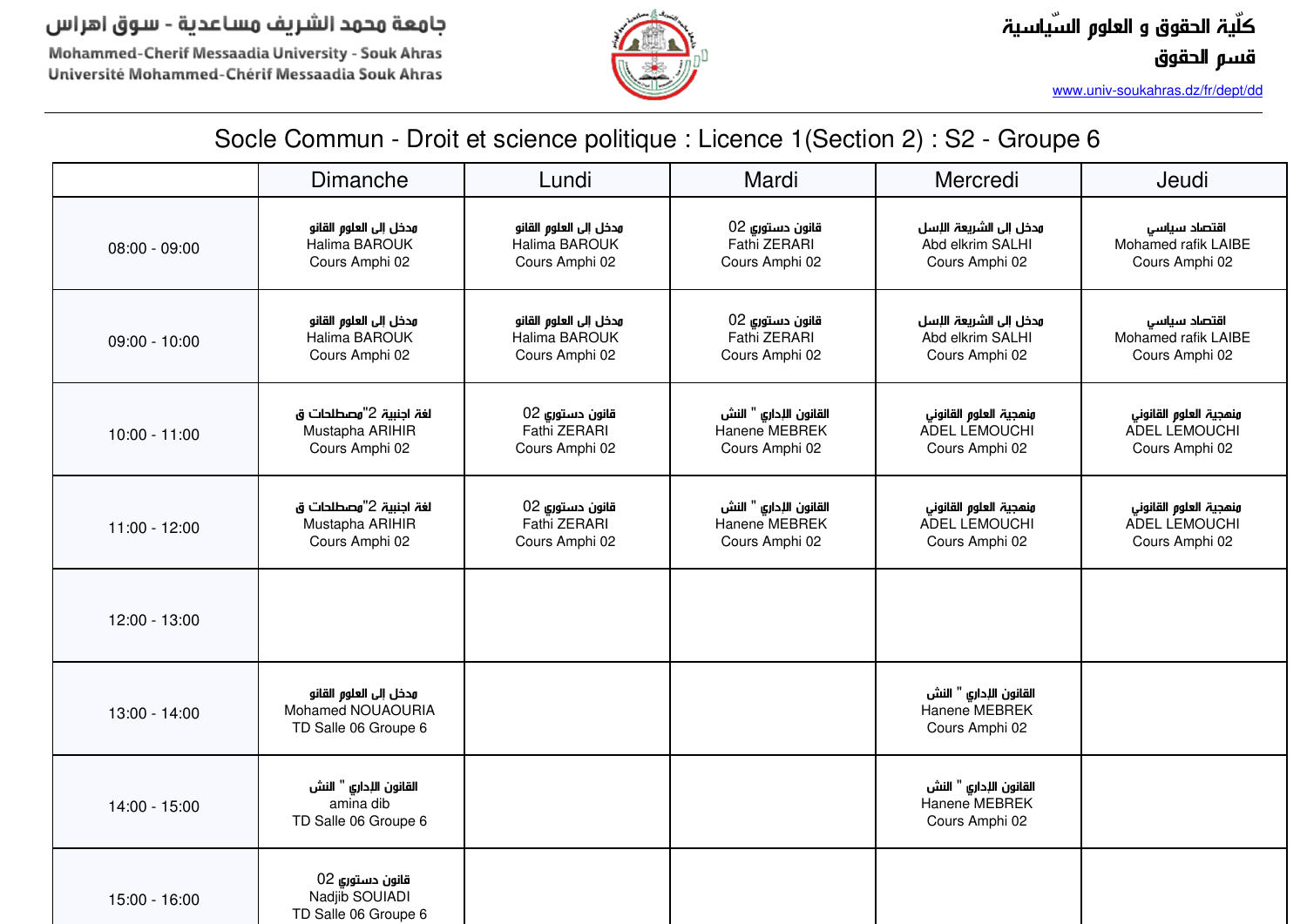Mohammed-Cherif Messaadia University - Souk Ahras Université Mohammed-Chérif Messaadia Souk Ahras



*www.univ-soukahras.dz/fr/dept/dd*

|                 | <b>Dimanche</b>                                                   | Lundi                                                               | Mardi                                                     | Mercredi                                                      | Jeudi                                                     |
|-----------------|-------------------------------------------------------------------|---------------------------------------------------------------------|-----------------------------------------------------------|---------------------------------------------------------------|-----------------------------------------------------------|
| $08:00 - 09:00$ | مدخل إلى العلوم القانو<br>Halima BAROUK<br>Cours Amphi 02         | مدخل إلى العلوم القانو<br>Halima BAROUK<br>Cours Amphi 02           | قانون دستوري 02<br>Fathi ZERARI<br>Cours Amphi 02         | مدخل إلى الشريعة اللسل<br>Abd elkrim SALHI<br>Cours Amphi 02  | اقتصاد سياسى<br>Mohamed rafik LAIBE<br>Cours Amphi 02     |
| $09:00 - 10:00$ | مدخل إلى العلوم القانو<br>Halima BAROUK<br>Cours Amphi 02         | مدخل إلى العلوم القانو<br>Halima BAROUK<br>Cours Amphi 02           | قانون دستوري 02<br>Fathi ZERARI<br>Cours Amphi 02         | مدخل إلى الشريعة اللإسل<br>Abd elkrim SALHI<br>Cours Amphi 02 | اقتصاد سياسى<br>Mohamed rafik LAIBE<br>Cours Amphi 02     |
| $10:00 - 11:00$ | لغة اجنبية 2"مصطلحات ق<br>Mustapha ARIHIR<br>Cours Amphi 02       | قانون دستوري 02<br>Fathi ZERARI<br>Cours Amphi 02                   | القانون الإداري " النش<br>Hanene MEBREK<br>Cours Amphi 02 | ونهجية العلوم القانوني<br>ADEL LEMOUCHI<br>Cours Amphi 02     | ونهجية العلوم القانوني<br>ADEL LEMOUCHI<br>Cours Amphi 02 |
| 11:00 - 12:00   | لغة اجنبية 2"مصطلحات ق<br>Mustapha ARIHIR<br>Cours Amphi 02       | قانون دستوري 02<br>Fathi ZERARI<br>Cours Amphi 02                   | القانون الإداري " النش<br>Hanene MEBREK<br>Cours Amphi 02 | ونهجية العلوم القانوني<br>ADEL LEMOUCHI<br>Cours Amphi 02     | ونهجية العلوم القانوني<br>ADEL LEMOUCHI<br>Cours Amphi 02 |
| 12:00 - 13:00   |                                                                   |                                                                     |                                                           |                                                               |                                                           |
| 13:00 - 14:00   | قانون دستوري 02<br>Nadjib SOUIADI<br>TD Salle 07 Groupe 7         | مدخل إلى العلوم القانو<br>Mohamed NOUAOURIA<br>TD Salle 02 Groupe 7 |                                                           | القانون الإداري " النش<br>Hanene MEBREK<br>Cours Amphi 02     |                                                           |
| 14:00 - 15:00   | القانون الإداري " النش<br>Nabil BOUADJILA<br>TD Salle 07 Groupe 7 |                                                                     |                                                           | القانون الإداري " النش<br>Hanene MEBREK<br>Cours Amphi 02     |                                                           |
| 15:00 - 16:00   |                                                                   |                                                                     |                                                           |                                                               |                                                           |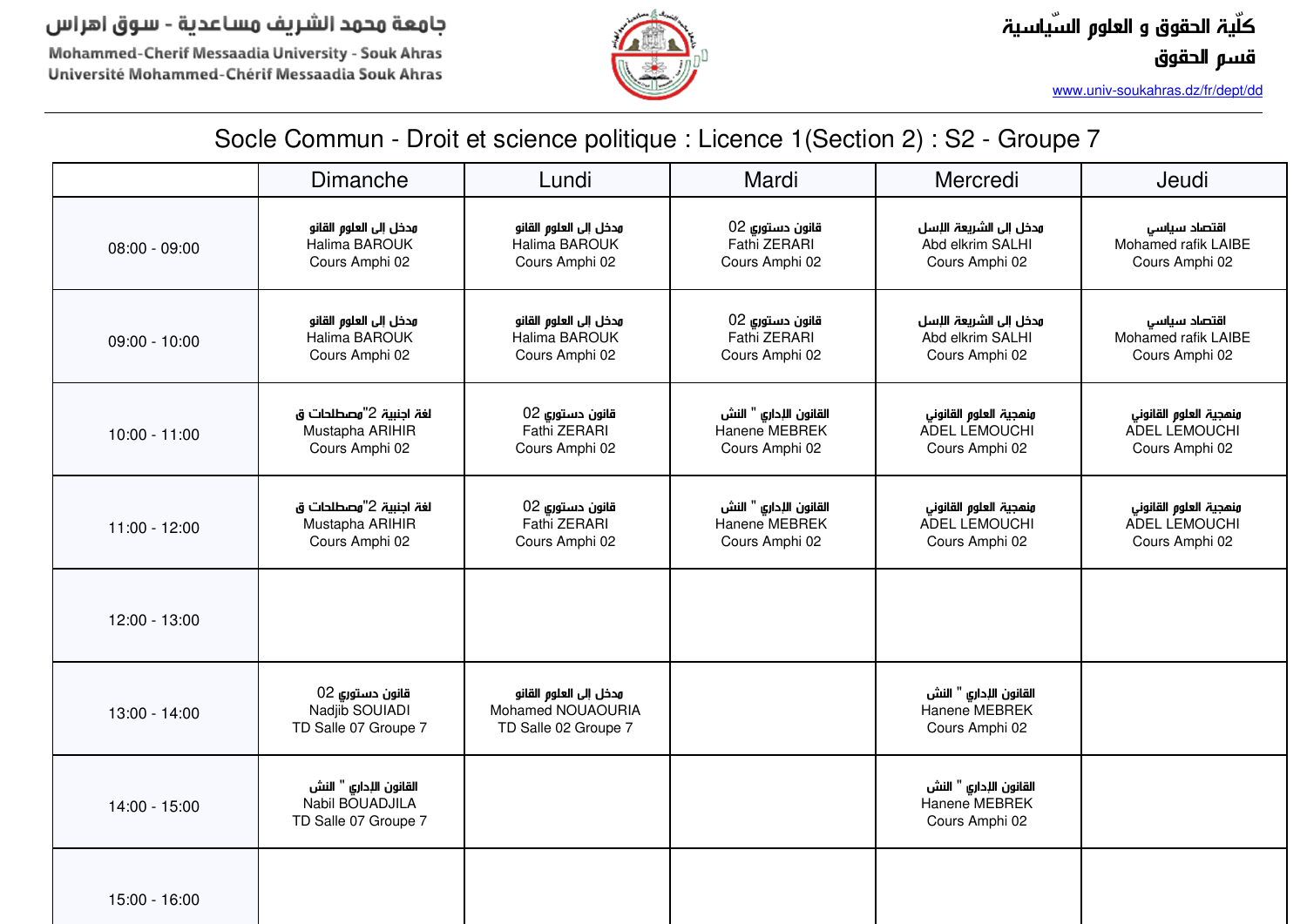Mohammed-Cherif Messaadia University - Souk Ahras Université Mohammed-Chérif Messaadia Souk Ahras



*www.univ-soukahras.dz/fr/dept/dd*

|                 | Dimanche                                                    | Lundi                                                               | Mardi                                                     | Mercredi                                                     | Jeudi                                                     |
|-----------------|-------------------------------------------------------------|---------------------------------------------------------------------|-----------------------------------------------------------|--------------------------------------------------------------|-----------------------------------------------------------|
| $08:00 - 09:00$ | مدخل إلى العلوم القانو<br>Halima BAROUK<br>Cours Amphi 02   | مدخل إلى العلوم القانو<br>Halima BAROUK<br>Cours Amphi 02           | قانون دستوري 02<br>Fathi ZERARI<br>Cours Amphi 02         | مدخل إلى الشريعة الإسل<br>Abd elkrim SALHI<br>Cours Amphi 02 | اقتصاد سياسى<br>Mohamed rafik LAIBE<br>Cours Amphi 02     |
| $09:00 - 10:00$ | مدخل إلى العلوم القانو<br>Halima BAROUK<br>Cours Amphi 02   | مدخل إلى العلوم القانو<br>Halima BAROUK<br>Cours Amphi 02           | قانون دستوري 02<br>Fathi ZERARI<br>Cours Amphi 02         | مدخل إلى الشريعة الإسل<br>Abd elkrim SALHI<br>Cours Amphi 02 | اقتصاد سياسى<br>Mohamed rafik LAIBE<br>Cours Amphi 02     |
| $10:00 - 11:00$ | لغة اجنبية 2"وصطلحات ق<br>Mustapha ARIHIR<br>Cours Amphi 02 | قانون دستوري 02<br>Fathi ZERARI<br>Cours Amphi 02                   | القانون الإداري " النش<br>Hanene MEBREK<br>Cours Amphi 02 | ونهجية العلوم القانوني<br>ADEL LEMOUCHI<br>Cours Amphi 02    | ونهجية العلوم القانوني<br>ADEL LEMOUCHI<br>Cours Amphi 02 |
| 11:00 - 12:00   | لغة اجنبية 2"وصطلحات ق<br>Mustapha ARIHIR<br>Cours Amphi 02 | قانون دستوري 02<br>Fathi ZERARI<br>Cours Amphi 02                   | القانون الإداري " النش<br>Hanene MEBREK<br>Cours Amphi 02 | ونهجية العلوم القانوني<br>ADEL LEMOUCHI<br>Cours Amphi 02    | ونمجية العلوم القانوني<br>ADEL LEMOUCHI<br>Cours Amphi 02 |
| 12:00 - 13:00   |                                                             |                                                                     |                                                           |                                                              |                                                           |
| 13:00 - 14:00   | القانون الإداري " النش<br>amina dib<br>TD Salle 08 Groupe 8 |                                                                     |                                                           | القانون الإداري " النش<br>Hanene MEBREK<br>Cours Amphi 02    |                                                           |
| 14:00 - 15:00   | قانون دستوري 02<br>Nadjib SOUIADI<br>TD Salle 08 Groupe 8   | مدخل إلى العلوم القانو<br>Mohamed NOUAOURIA<br>TD salle 01 Groupe 8 |                                                           | القانون الإداري " النش<br>Hanene MEBREK<br>Cours Amphi 02    |                                                           |
| 15:00 - 16:00   |                                                             |                                                                     |                                                           |                                                              |                                                           |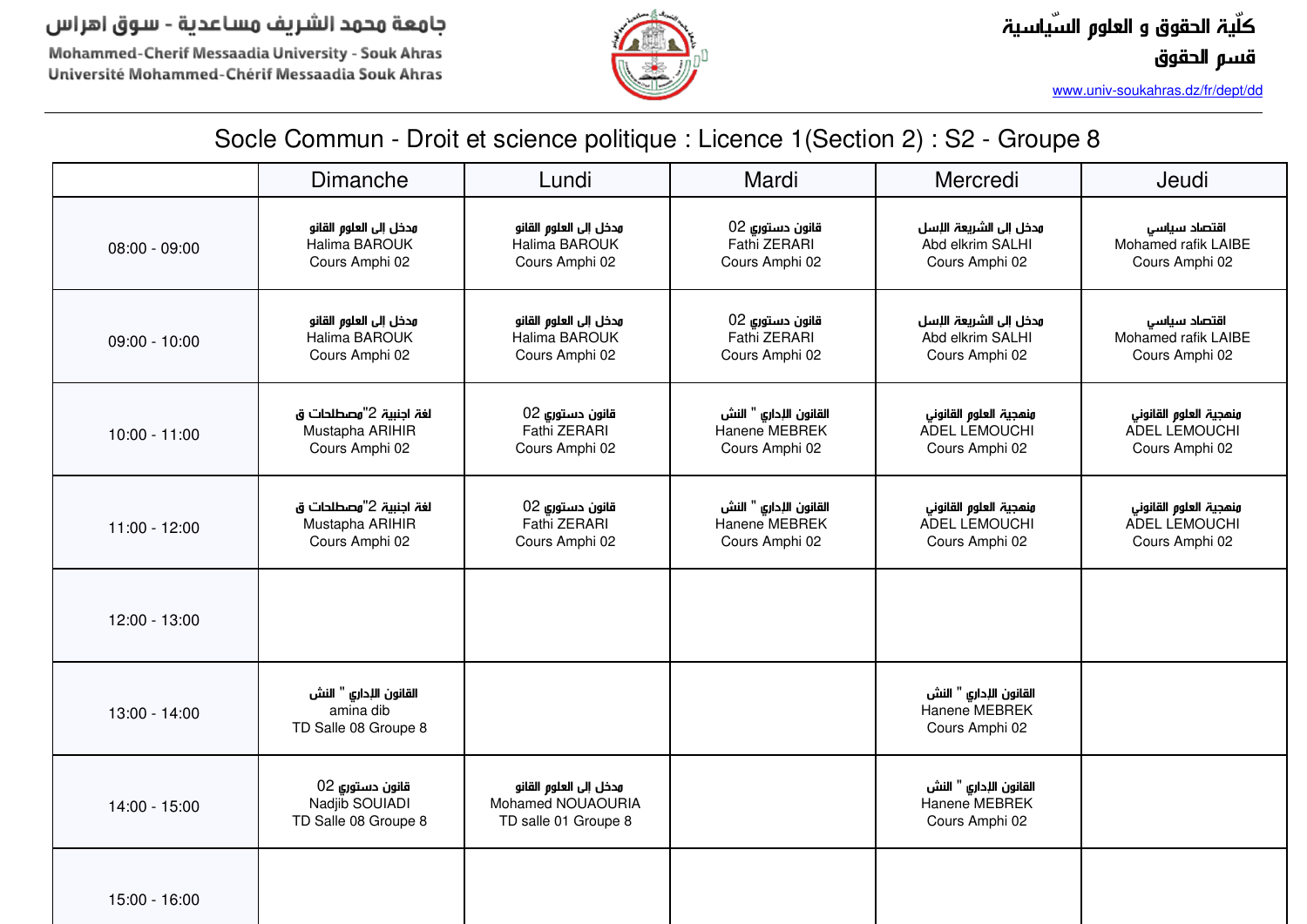Mohammed-Cherif Messaadia University - Souk Ahras Université Mohammed-Chérif Messaadia Souk Ahras



*www.univ-soukahras.dz/fr/dept/dd*

|                 | Dimanche                                                             | Lundi                                                     | Mardi                                                     | Mercredi                                                     | Jeudi                                                     |
|-----------------|----------------------------------------------------------------------|-----------------------------------------------------------|-----------------------------------------------------------|--------------------------------------------------------------|-----------------------------------------------------------|
| $08:00 - 09:00$ | مدخل إلى العلوم القانو<br>Halima BAROUK<br>Cours Amphi 02            | مدخل إلى العلوم القانو<br>Halima BAROUK<br>Cours Amphi 02 | قانون دستوري 02<br>Fathi ZERARI<br>Cours Amphi 02         | مدخل إلى الشريعة الإسل<br>Abd elkrim SALHI<br>Cours Amphi 02 | اقتصاد سياسى<br>Mohamed rafik LAIBE<br>Cours Amphi 02     |
| $09:00 - 10:00$ | مدخل إلى العلوم القانو<br>Halima BAROUK<br>Cours Amphi 02            | مدخل إلى العلوم القانو<br>Halima BAROUK<br>Cours Amphi 02 | قانون دستوري 02<br>Fathi ZERARI<br>Cours Amphi 02         | مدخل إلى الشريعة الإسل<br>Abd elkrim SALHI<br>Cours Amphi 02 | اقتصاد سياسى<br>Mohamed rafik LAIBE<br>Cours Amphi 02     |
| $10:00 - 11:00$ | لغة اجنبية 2"وصطلحات ق<br>Mustapha ARIHIR<br>Cours Amphi 02          | قانون دستوري 02<br>Fathi ZERARI<br>Cours Amphi 02         | القانون الإداري " النش<br>Hanene MEBREK<br>Cours Amphi 02 | ونمجية العلوم القانوني<br>ADEL LEMOUCHI<br>Cours Amphi 02    | ونمجية العلوم القانوني<br>ADEL LEMOUCHI<br>Cours Amphi 02 |
| 11:00 - 12:00   | لغة اجنبية 2"مصطلحات ق<br>Mustapha ARIHIR<br>Cours Amphi 02          | قانون دستوري 02<br>Fathi ZERARI<br>Cours Amphi 02         | القانون الإداري " النش<br>Hanene MEBREK<br>Cours Amphi 02 | ونهجية العلوم القانوني<br>ADEL LEMOUCHI<br>Cours Amphi 02    | ونمجية العلوم القانوني<br>ADEL LEMOUCHI<br>Cours Amphi 02 |
| 12:00 - 13:00   |                                                                      |                                                           |                                                           |                                                              |                                                           |
| 13:00 - 14:00   | مدخل إلى العلوم القانو<br>Noureddine DAHDOUH<br>TD Salle 09 Groupe 9 |                                                           |                                                           | القانون الإداري " النش<br>Hanene MEBREK<br>Cours Amphi 02    |                                                           |
| 14:00 - 15:00   | قانون دستورى 02<br>Moncef DIB<br>TD Salle 09 Groupe 9                |                                                           |                                                           | القانون الإداري " النش<br>Hanene MEBREK<br>Cours Amphi 02    |                                                           |
| 15:00 - 16:00   | القانون الإداري " النش<br>Sabrina BOUBAKER<br>TD Salle 09 Groupe 9   |                                                           |                                                           |                                                              |                                                           |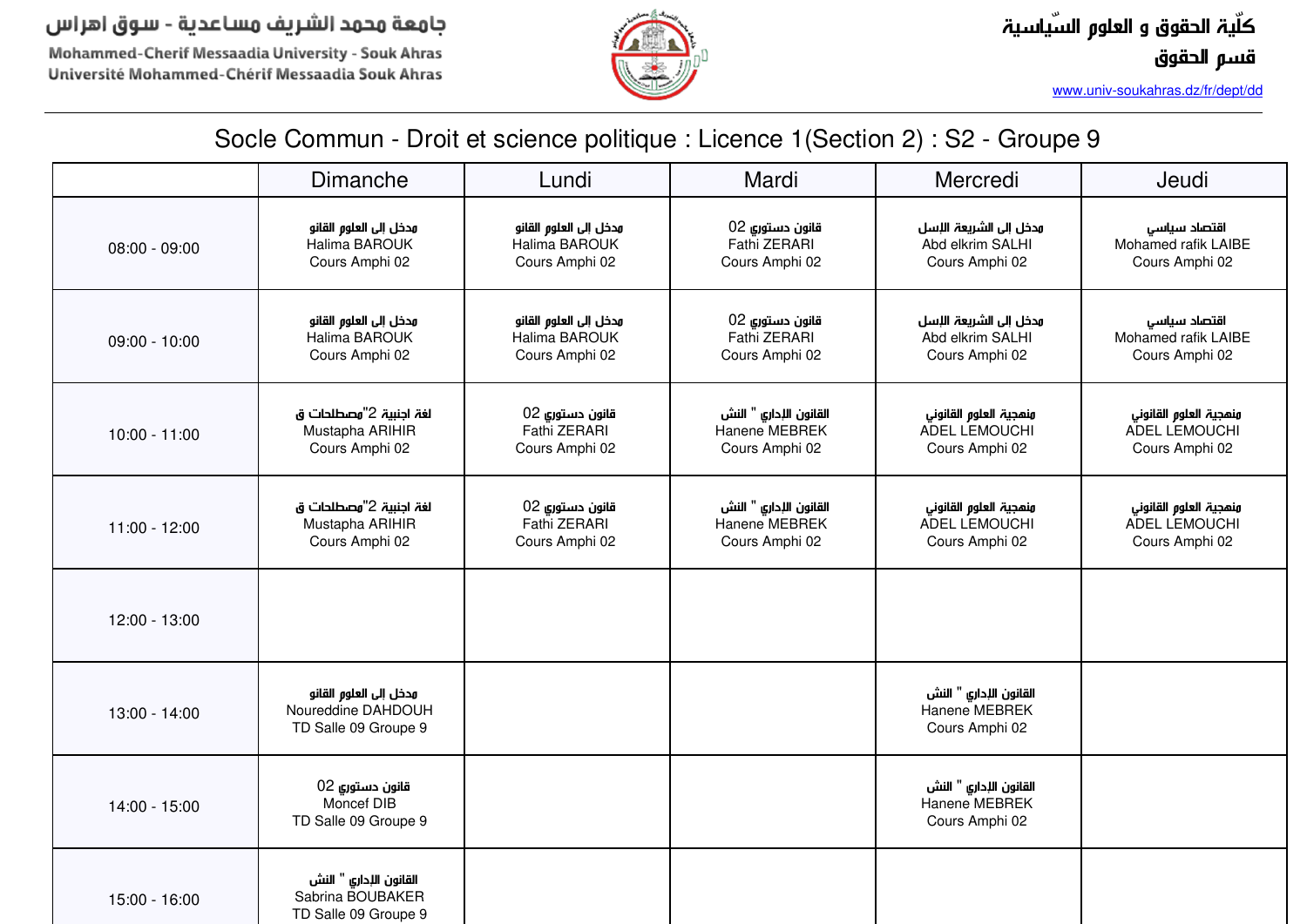Mohammed-Cherif Messaadia University - Souk Ahras Université Mohammed-Chérif Messaadia Souk Ahras



*www.univ-soukahras.dz/fr/dept/dd*

|                 | Dimanche                                                              | Lundi                                                     | Mardi                                                     | Mercredi                                                      | Jeudi                                                     |
|-----------------|-----------------------------------------------------------------------|-----------------------------------------------------------|-----------------------------------------------------------|---------------------------------------------------------------|-----------------------------------------------------------|
| $08:00 - 09:00$ | مدخل إلى العلوم القانو<br>Halima BAROUK<br>Cours Amphi 02             | مدخل إلى العلوم القانو<br>Halima BAROUK<br>Cours Amphi 02 | قانون دستوري 02<br>Fathi ZERARI<br>Cours Amphi 02         | مدخل إلى الشريعة اللسل<br>Abd elkrim SALHI<br>Cours Amphi 02  | اقتصاد سياسى<br>Mohamed rafik LAIBE<br>Cours Amphi 02     |
| $09:00 - 10:00$ | مدخل إلى العلوم القانو<br>Halima BAROUK<br>Cours Amphi 02             | مدخل إلى العلوم القانو<br>Halima BAROUK<br>Cours Amphi 02 | قانون دستوري 02<br>Fathi ZERARI<br>Cours Amphi 02         | مدخل إلى الشريعة اللإسل<br>Abd elkrim SALHI<br>Cours Amphi 02 | اقتصاد سياسى<br>Mohamed rafik LAIBE<br>Cours Amphi 02     |
| $10:00 - 11:00$ | لغة اجنبية 2"مصطلحات ق<br>Mustapha ARIHIR<br>Cours Amphi 02           | قانون دستوري 02<br>Fathi ZERARI<br>Cours Amphi 02         | القانون الإداري " النش<br>Hanene MEBREK<br>Cours Amphi 02 | ونهجية العلوم القانوني<br>ADEL LEMOUCHI<br>Cours Amphi 02     | ونهجية العلوم القانوني<br>ADEL LEMOUCHI<br>Cours Amphi 02 |
| $11:00 - 12:00$ | لغة اجنبية 2"مصطلحات ق<br>Mustapha ARIHIR<br>Cours Amphi 02           | قانون دستوري 02<br>Fathi ZERARI<br>Cours Amphi 02         | القانون الإداري " النش<br>Hanene MEBREK<br>Cours Amphi 02 | ونهجية العلوم القانوني<br>ADEL LEMOUCHI<br>Cours Amphi 02     | ونهجية العلوم القانوني<br>ADEL LEMOUCHI<br>Cours Amphi 02 |
| 12:00 - 13:00   |                                                                       |                                                           |                                                           |                                                               |                                                           |
| 13:00 - 14:00   | قانون دستوري 02<br>Rafik BOUHRAOUA<br>TD salle 01 Groupe 10           |                                                           |                                                           | القانون الإداري " النش<br>Hanene MEBREK<br>Cours Amphi 02     |                                                           |
| 14:00 - 15:00   | مدخل إلى العلوم القانو<br>Noureddine DAHDOUH<br>TD Salle 11 Groupe 10 |                                                           |                                                           | القانون الإداري " النش<br>Hanene MEBREK<br>Cours Amphi 02     |                                                           |
| 15:00 - 16:00   | القانون الإداري " النش<br>zohor adjailia<br>TD Salle 11 Groupe 10     |                                                           |                                                           |                                                               |                                                           |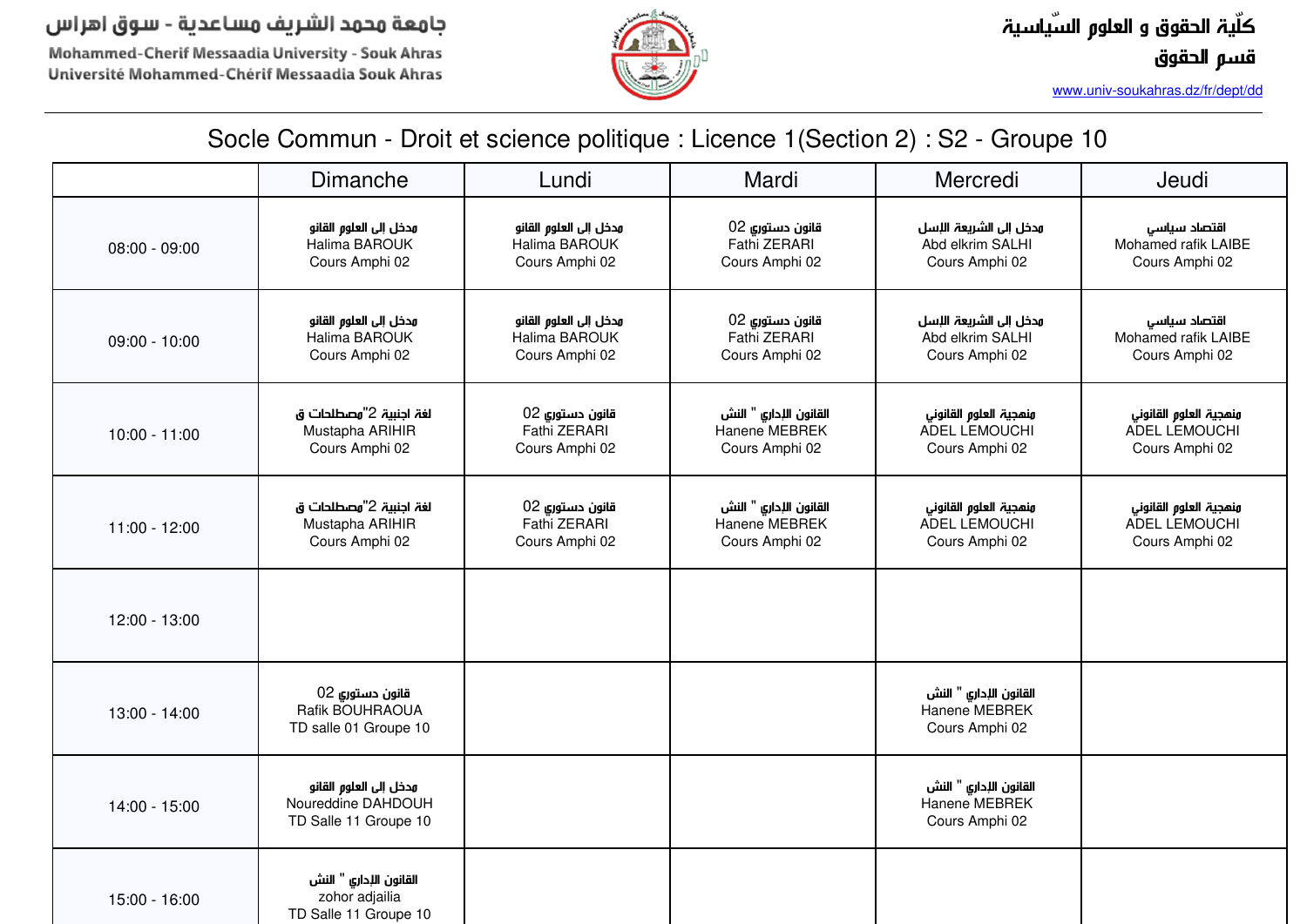Mohammed-Cherif Messaadia University - Souk Ahras Université Mohammed-Chérif Messaadia Souk Ahras



*www.univ-soukahras.dz/fr/dept/dd*

|                 | Dimanche                                                           | Lundi                                                     | Mardi                                                     | Mercredi                                                     | Jeudi                                                     |
|-----------------|--------------------------------------------------------------------|-----------------------------------------------------------|-----------------------------------------------------------|--------------------------------------------------------------|-----------------------------------------------------------|
| $08:00 - 09:00$ | مدخل إلى العلوم القانو<br>Halima BAROUK<br>Cours Amphi 02          | مدخل إلى العلوم القانو<br>Halima BAROUK<br>Cours Amphi 02 | قانون دستوري 02<br>Fathi ZERARI<br>Cours Amphi 02         | مدخل إلى الشريعة اللسل<br>Abd elkrim SALHI<br>Cours Amphi 02 | اقتصاد سياسى<br>Mohamed rafik LAIBE<br>Cours Amphi 02     |
| $09:00 - 10:00$ | مدخل إلى العلوم القانو<br>Halima BAROUK<br>Cours Amphi 02          | مدخل إلى العلوم القانو<br>Halima BAROUK<br>Cours Amphi 02 | قانون دستوري 02<br>Fathi ZERARI<br>Cours Amphi 02         | مدخل إلى الشريعة الإسل<br>Abd elkrim SALHI<br>Cours Amphi 02 | اقتصاد سياسى<br>Mohamed rafik LAIBE<br>Cours Amphi 02     |
| $10:00 - 11:00$ | لغة اجنبية 2"مصطلحات ق<br>Mustapha ARIHIR<br>Cours Amphi 02        | قانون دستوري 02<br>Fathi ZERARI<br>Cours Amphi 02         | القانون الإداري " النش<br>Hanene MEBREK<br>Cours Amphi 02 | ونهجية العلوم القانوني<br>ADEL LEMOUCHI<br>Cours Amphi 02    | ونهجية العلوم القانوني<br>ADEL LEMOUCHI<br>Cours Amphi 02 |
| $11:00 - 12:00$ | لغة اجنبية 2"مصطلحات ق<br>Mustapha ARIHIR<br>Cours Amphi 02        | قانون دستوري 02<br>Fathi ZERARI<br>Cours Amphi 02         | القانون الإداري " النش<br>Hanene MEBREK<br>Cours Amphi 02 | منهجية العلوم القانوني<br>ADEL LEMOUCHI<br>Cours Amphi 02    | ونهجية العلوم القانوني<br>ADEL LEMOUCHI<br>Cours Amphi 02 |
| 12:00 - 13:00   |                                                                    |                                                           |                                                           |                                                              |                                                           |
| 13:00 - 14:00   | القانون الإداري " النش<br>Nabil BOUADJILA<br>TD Salle 17 Groupe 11 |                                                           |                                                           | القانون الإداري " النش<br>Hanene MEBREK<br>Cours Amphi 02    |                                                           |
| 14:00 - 15:00   | قانون دستوري 02<br>Rafik BOUHRAOUA<br>TD Salle 17 Groupe 11        |                                                           |                                                           | القانون الإداري " النش<br>Hanene MEBREK<br>Cours Amphi 02    |                                                           |
| 15:00 - 16:00   | مدخل إلى العلوم القانو<br>Hafida FADLA<br>TD Salle 02 Groupe 11    |                                                           |                                                           |                                                              |                                                           |